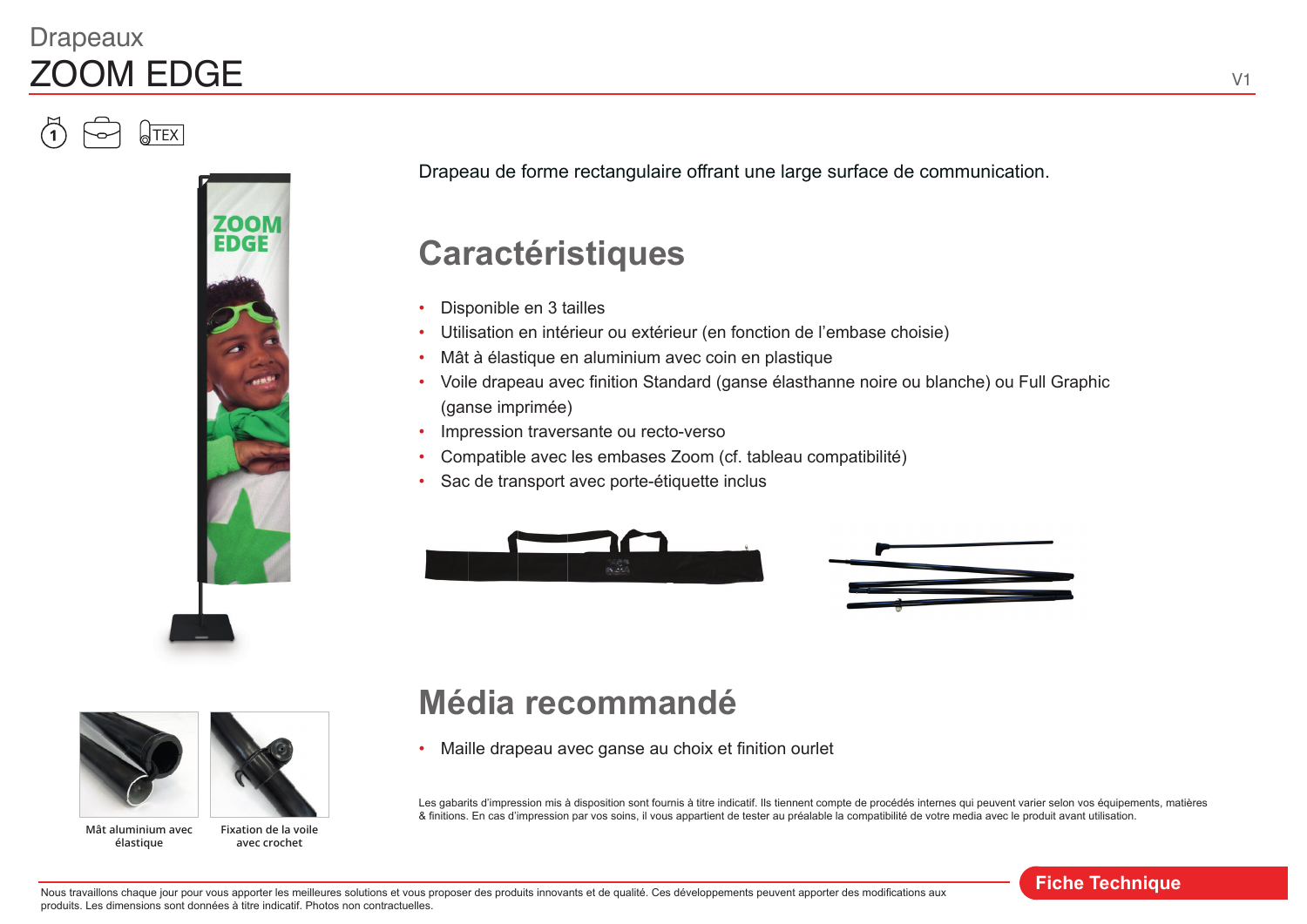### Drapeaux ZOOM EDGE



 $-$  - - - - - - - - - - - - 5m

#### Informations structure

| <b>Référence</b> | Désignation     | Dimension mât + voile montée  <br>$(mm)$ h x l | Taille de la voile l<br>ganse incluse (mm) h x l | du mât          | du mât          | Diamètre interne   Diamètre externe   Résistance maxi-  <br>male au vent |
|------------------|-----------------|------------------------------------------------|--------------------------------------------------|-----------------|-----------------|--------------------------------------------------------------------------|
| UB751-C200       | Zoom Edge 1,95m | 1950 x 660                                     | 1610 x 665                                       | $13 \text{ mm}$ | $19 \text{ mm}$ | $29$ km/h                                                                |
| UB751-C330       | Zoom Edge 2,89m | 2890 x 820                                     | 2530 x 830                                       | $13 \text{ mm}$ | 26 mm           | $29$ km/h                                                                |
| UB751-C400       | Zoom Edge 3,91m | 3915 x 820                                     | 3590 x 835                                       | $13 \text{ mm}$ | 26 mm           | $29$ km/h                                                                |